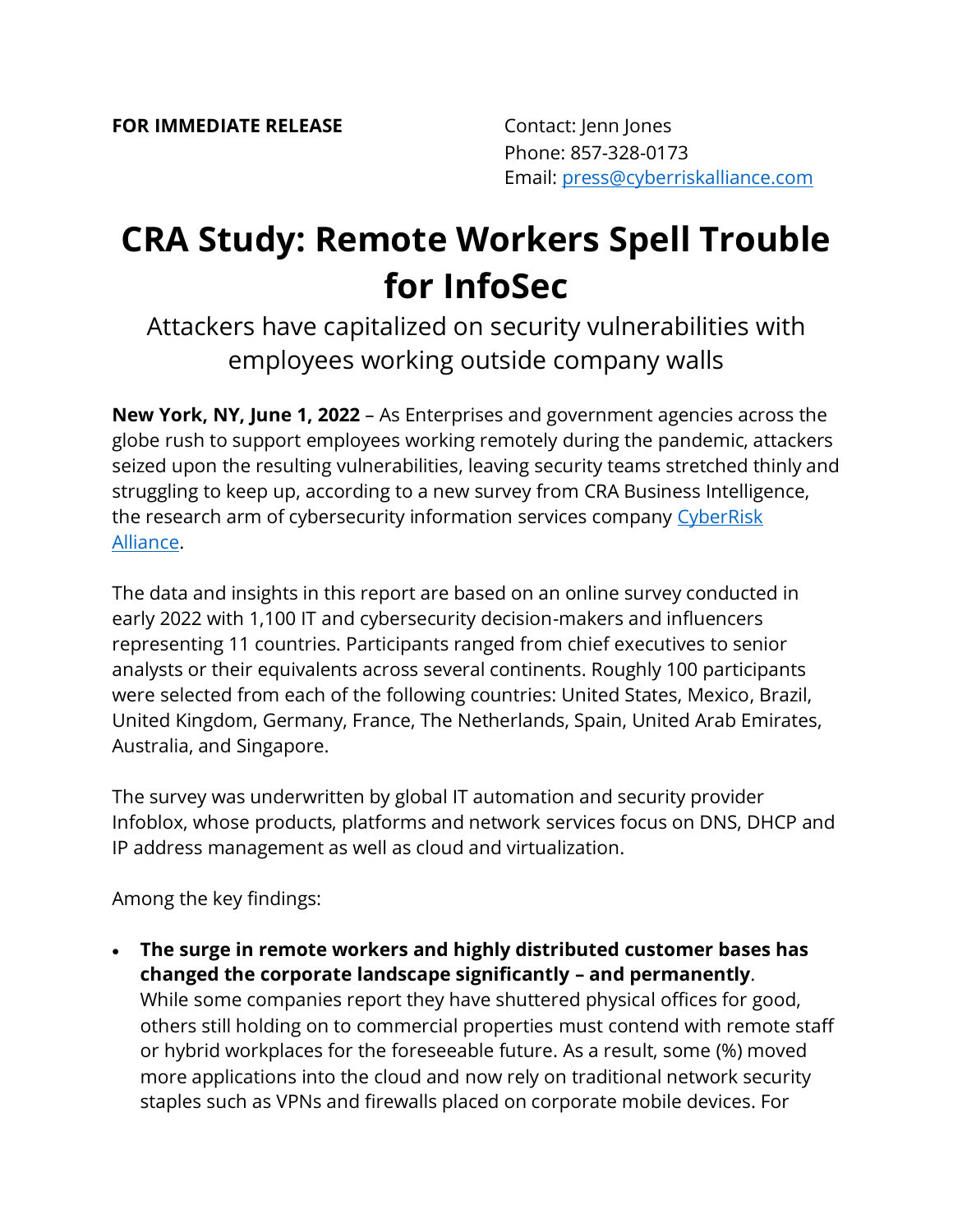employees using their own equipment, many companies are deploying solutions to monitor and manage DNS, DHCP and IP traffic moving in and out of servers.

- **The new workforce reality elevates concerns with data leakage, ransomware and attacks through remote access tools and cloud services.** Respondents indicated concerns about their abilities to counter increasingly sophisticated cyberattacks with limited control over employees and vulnerable third-party partners. The sophistication of state-sponsored malware also is a source of worry for many.
- **Organizations have good reason to worry: Most participants experienced up to five security incidents leading to at least one breach.**  Attacks tended to originate with WiFi access points, employee-owned endpoints, or the cloud. Phishing was a common conduit to gain illegal entry to hijack credentials and steal or lock down data files. These weren't minor events either; the study showed 40% suffered at least US \$1 million in direct and indirect losses.
- **Interest in Secure Access Service Edge (SASE) frameworks is accelerating.**  As assets, access and security move out of the network core to the edge with the push for virtualization, 53% have already partially or fully implemented SASE and another 28% intend to do so.
- **IT security budgets and spending increased for many in 2021, with even more security teams expecting a bump in budgets in 2022.** Many are considering primarily hybrid-oriented solutions that protect assets both on premises and in the cloud. And they are trying a wide variety of solutions – everything from end point and network security to cloud access security brokers, DNS security and threat intelligence services.

"Lots of organizations (52%) accelerated digital transformation efforts to support remote workers, while others (42%) increased support for remote customer engagement, but at what cost?" asks Matt Alderman, EVP at CyberRisk Alliance. "Our research highlights the extreme elevation of security risks associated with remote workers, remote networks, and cloud services, including ransomware and data leakage. To keep up, most organizations (72%) will increase spending in 2022 on a wide variety of endpoint and network security solutions, including SASE, to reduce the risk of remote workers. It's taken us two years to get to this point and it will take us at least two years to mitigate all the risk."

The full research report is available for **[download here](https://www.scmagazine.com/whitepaper/cra-study-remote-workers-spell-trouble-for-infosec)**.